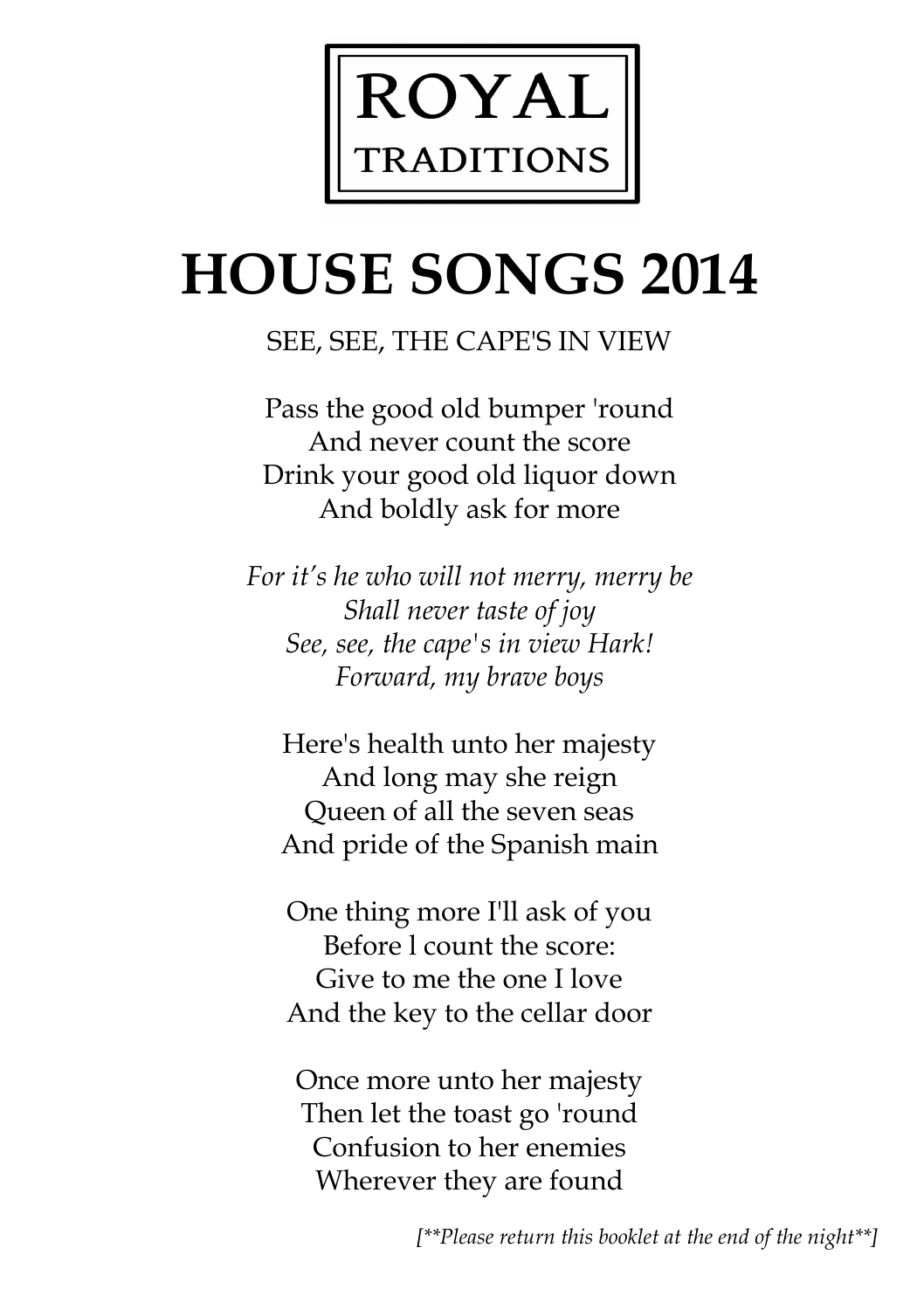#### THE WHITE COCKADE

It's true my love's enlisted, and he wears the white cockade He is a handsome young man, likewise a roving blade He is a handsome young man, most right to serve the King Oh my very (oh my very) x2 Heart is breaking all for the loss of him

As I walked out this morning, as I rambled over yon moss I had no thought of 'listing, till a soldier did me cross He kindly did invite me to take a flowing bowl He advanced (he advanced) x2 Me the money, two guineas and a crown

My love is tall and handsome and comely for to see But by a sad misfortune a soldier now is he May the man that first enlisted him not prosper night or day How I wish that (how I wish that) x2 He may perish all in the foaming spray

O may he never prosper and may he never thrive In all he puts his hand upon as long as he's alive May the very ground he treads upon the grass refuse to grow Since he has been my (since he has been my)  $x^2$ Only cause of my sorrow, grief and woe

Then he's taken out his handkerchief to wipe the flowing eye Wipe up, wipe up them flowing tears likewise those mournful sighs And be you of good courage love till I return again You and I love (you and I love) x2 Will be married when I return again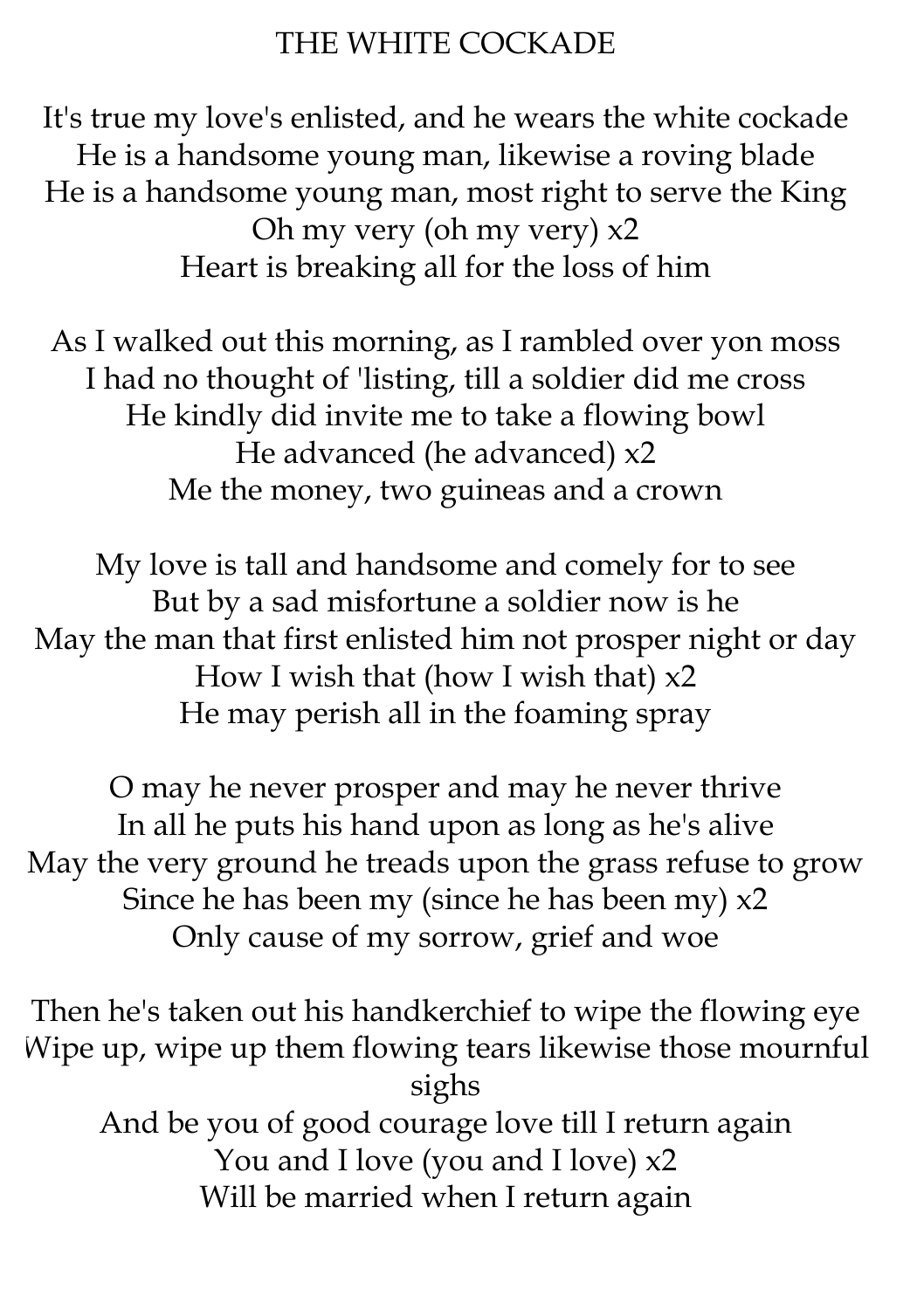#### SPENCER THE ROVER

These words were composed by Spencer the Rover Who travelled through England and most parts of Wales He had been so reduced, which caused great confusion And that was the reason he went on the road

In Yorkshire, near Rotherham, he had been on his rambles Being weary of travelling, he sat down to rest At the foot of yonder mountain there runs a clear fountain With bread and cold water himself did refresh

And it tasted more sweeter than the gold he had wasted More sweeter than honey and gave more content But the thoughts of his babies, lamenting their father Brought tears to his eyes which made him lament

The night fast approaching, to the woods he resorted With woodbine and ivy his bed for to make He dreamt about sighing, lamenting and crying Go home to your family and wandering forsake

On the fifth day of November, I've a reason to remember When first he arrived home to his family and wife They stood so surprised, when first he arrived To behold such a stranger once more in their sight

& his children they gathered round him with their prattle prattling stories With their prattle-prattling stories to drive care away And now they're united, like birds of one feather Like bees in one hive, contented they'll stay

And now he is living in his cottage contented With woodbine and roses growing all around the door He's as happy as those that have thousands of riches Contented he'll stay and go rambling no more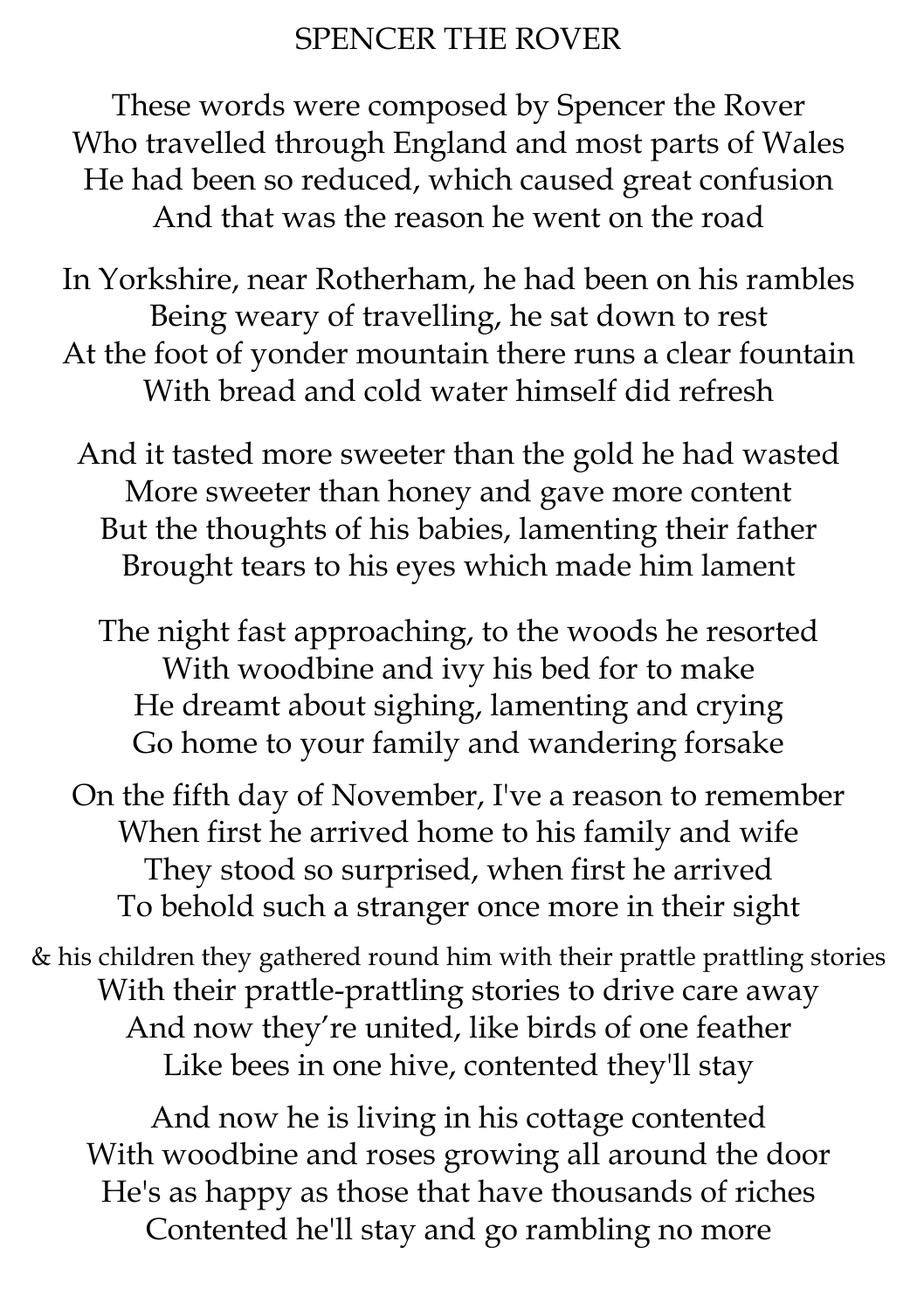#### THE SWEET NIGHTINGALE

My sweetheart come along Don't you hear the sweet song Of the beautiful nightingale flow? You will hear the fond tale of the sweet nightingale As she sings in the valley below As she sings in the valley below

Pretty Betsy don't fail, I will carry your pail Straight home to your cottage we'll go For to hear the fond tale of the sweet nightingale As she sings in the valley below As she sings in the valley below

Pray leave me alone, I have hands of my own And along with you sir I'll not go For to hear the fond tale of the sweet nightingale As she sings in the valley below As she sings in the valley below

Pray sit yourself down with me on the ground On the banks where the primroses grow You will hear the fond tale of the sweet nightingale As she sings in the valley below As she sings in the valley below

The lovers agreed to be married with speed And straight to the church they did go No more she's afraid to go down in the shade Or to walk in the valley below Or to walk in the valley below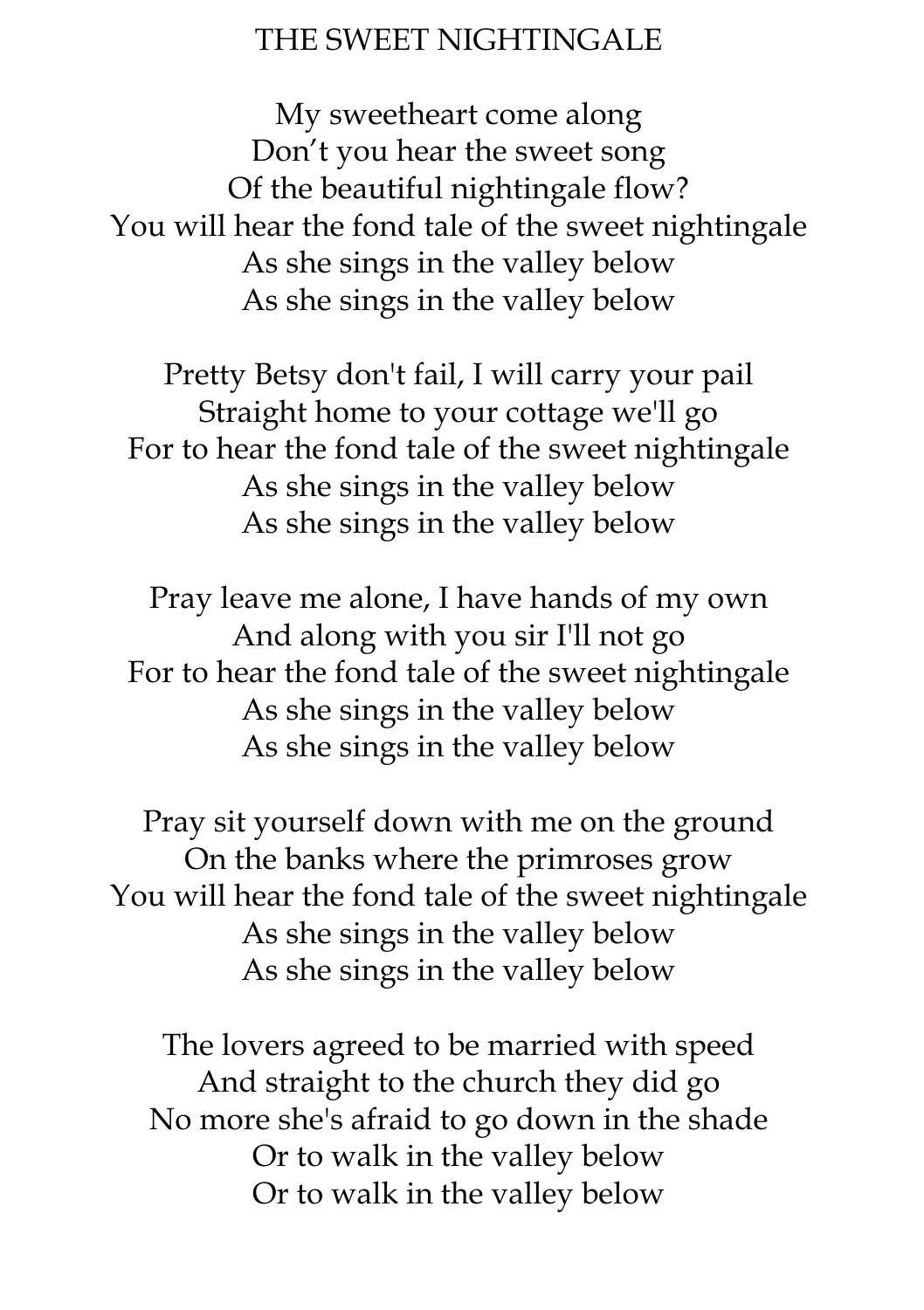# THE GREY GOOSE AND GANDER

The grey goose and gander went over yon hill The grey goose went barefoot for fear of being seen For fear of being seen, my boys *By the light of the moon Rise early tomorrow morning all in the same tune*

The blacksmith is black, but his money is white And he sits in the alehouse from morning till night From morning till night, my boys *By the light of the moon Rise early tomorrow morning all in the same tune*

The landlord got drunk and his reckoning forgot, So we pulled down his signpost and broke all his pots We broke all his pots, my boys...

The shepherd is happy abroad on his down He would not change his life for a sceptre and crown A sceptre and crown my boys…

The gentlemen took the ladies their hounds for to view The gentlemen to the ladies said, "How do you do", Said, "How do you do", my boys…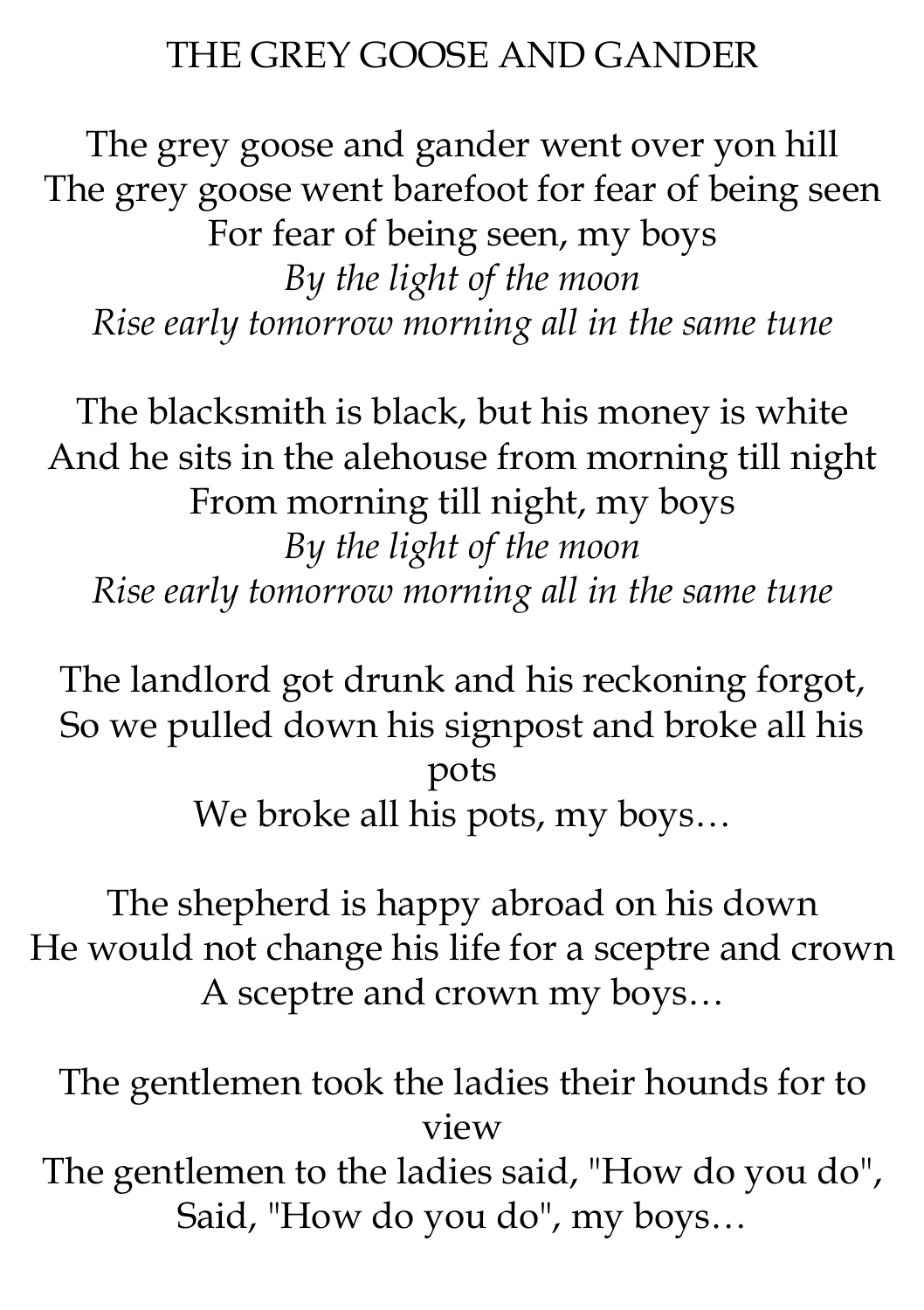# ADIEU SWEET LOVELY NANCY

Here's adieu sweet lovely Nancy, ten thousand times adieu I'm going around the ocean love, to seek for something new Come change your ring with me dear girl Come change your ring with me For it might be a token of true love while I am on the sea

And when I'm far upon the sea you know not where I am Kind letters I will write to you from every foreign land The secrets of your heart dear girl are the best of my good will So let your body be where it might my heart will be with you still

There are tinkers, tailors, shoemakers lie snoring fast asleep While we poor souls on the ocean wide Are ploughing through the deep There's nothing to protect us love or to keep us from the cold On the ocean wide where we must bide like jolly sailors bold

There's a heavy storm a rising see how it gathers round While we poor souls on the ocean wide Are fighting for the crown Our officer's commanded us and then we must obey Expecting every moment for to get cast away

But when the wars are all over There'll be peace on every shore We'll return to our wives and our families And the girls that we adore We'll call for liquor merrily and spend our money free And when our money it is all gone we'll boldly go to sea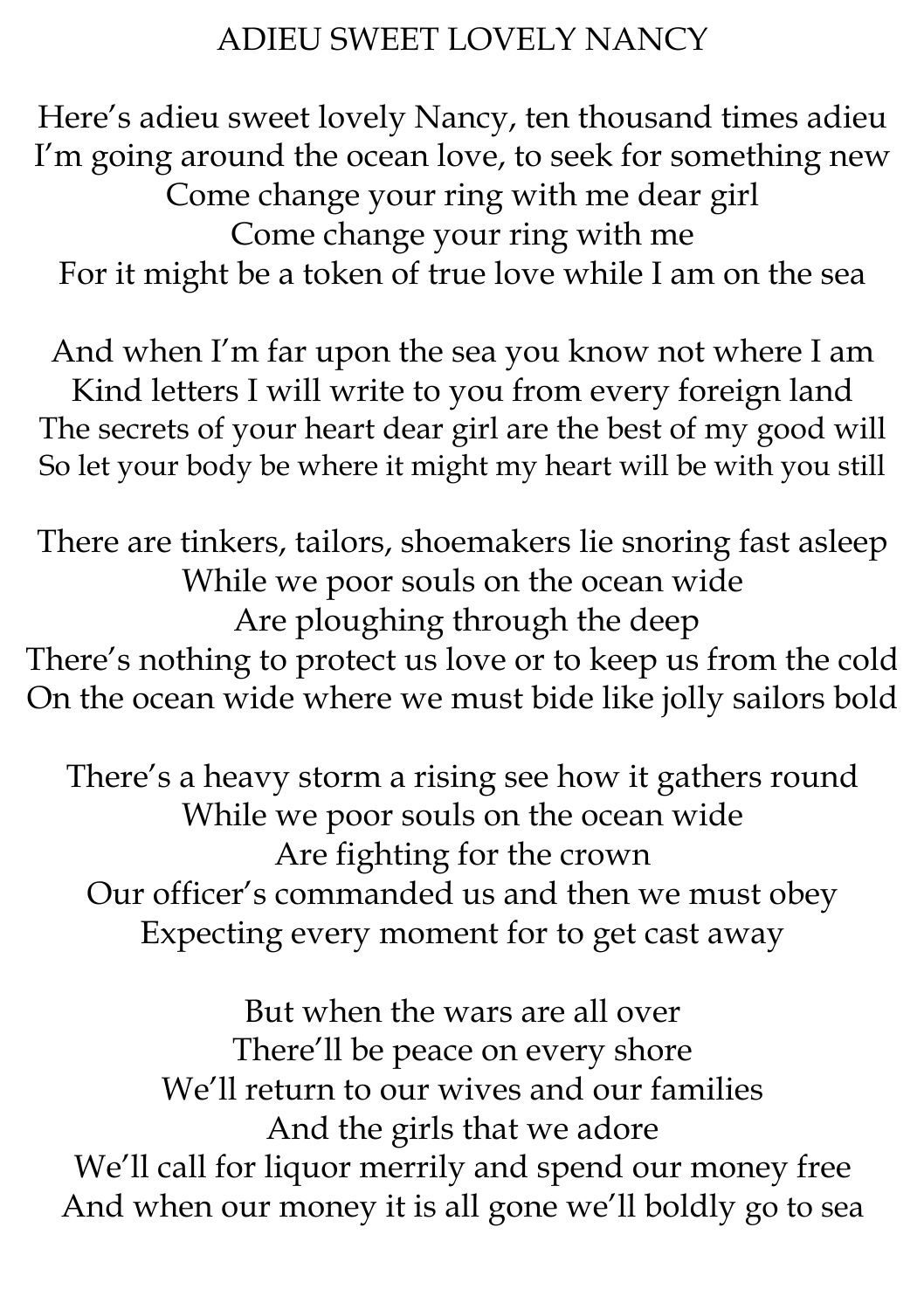### TWO YOUNG BRETHREN

Come all jolly ploughmen and help me to sing I will sing in the praise of you all If a man he don't labour how can he get bread? I will sing and make merry with all

It was of two young brethren, two young brethren bold It was of two young brethren bold One he was a shepherd and a tender of sheep The other a planter of corn

We will rile it, we will tile it through mud and through clay We will plough it up deeper and low Then after comes the seedsman his corn for to sow And the harrow to rake it in rows

There is April, there is May, there is June and July What a pleasure it is for to see the corn grow In August we will reap it, we will cut, sheaf and bind it And go down with our scythes for to mow

And after we've reaped it of every sheaf And have gathered of every ear With a drop of good beer, boys, and our hearts full of cheer We will wish them another good year

Our barns they are full and our fields they are clear Good health to our master and friends We will make no more to do but we'll plough and we'll sow And prepare for the very next year